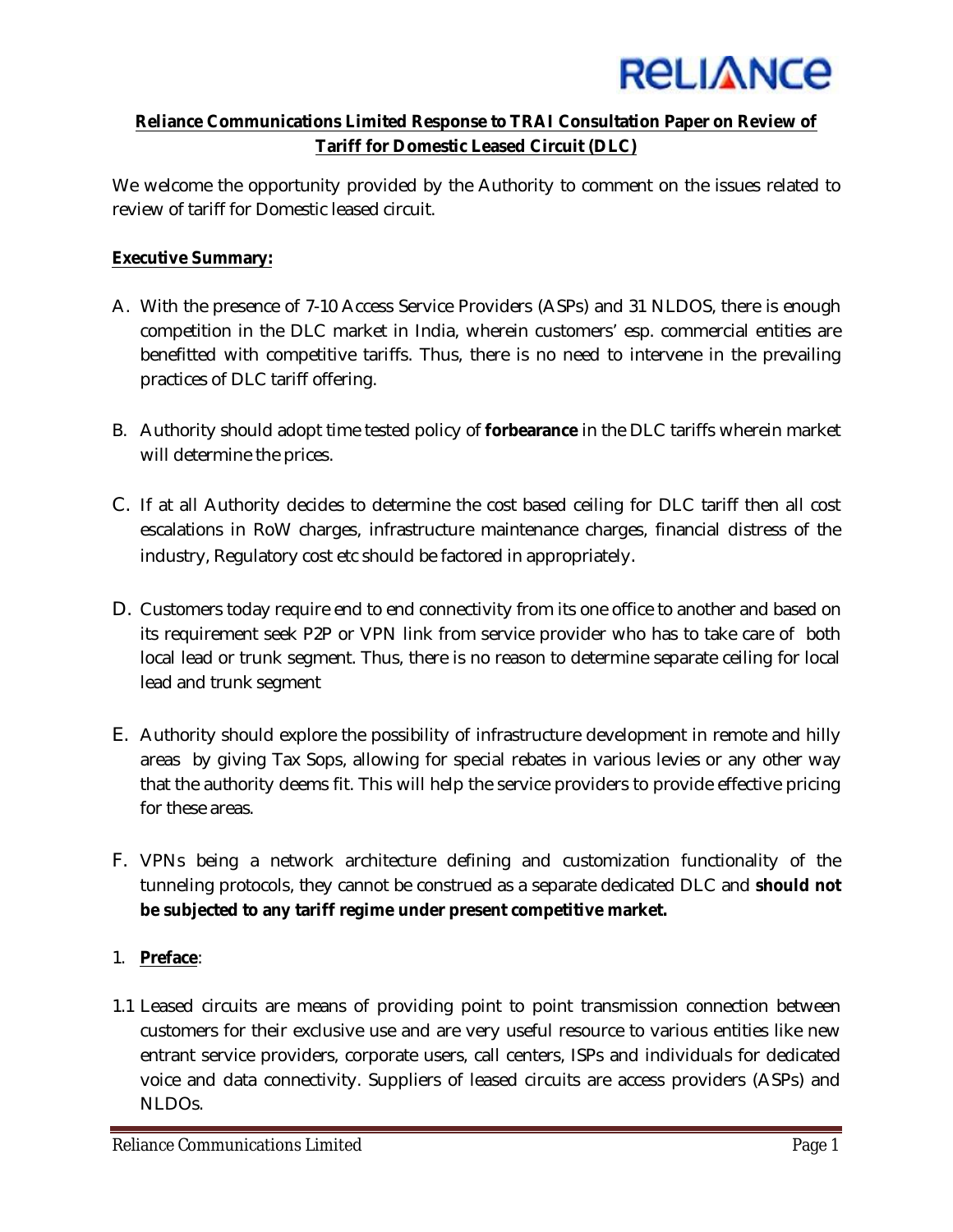

- 1.2 The types and dimensions of leased line services available have increased significantly in the past number of years in all markets. Technical and commercial innovation has made available leased lines of heretofore unimaginable capacities to both retail and wholesale purchasers. The demand has been accelerated by a myriad of requirements including, increased availability of broadband services and internet access and cloud services, and the necessity for larger capacity mobile backhaul. The newer innovative technologies (from copper/DSL to P2P and VPN using OFC) available to them have allowed operators to meet this ever increasing demand and affordable tariff to customers for higher bandwidth.
- 1.3 Apart from being capital intensive, deployment of fixed network in cities/ towns face hurdles, like prohibitive regulatory & other associated costs involved in laying cables and inordinate delay in obtaining right of way (RoW) permissions from concerned bodies. In fact, there are areas viz. higher terrain, bird sanctuary, remote and hilly areas where the expansion of network is extremely difficult. In view this backdrop and facing financial stress, the operators are still providing competitive price for DLC.
- 1.4 Before responding to the queries raised by the Authority, it is important to look at the present market practices of DLC in the Country and any need to still continue with the Regulated regime for the DLC tariff.

## **2. Present state of the DLC market in India:**

2.1 Ever since 1999 when the first TTO for DLC services was introduced, the market has **transformed from being a monopolistic, nascent and growing market to a competitive, mature and almost saturated market**. Post Liberalization in Dec 2005, the NLD operators are allowed to access the customers directly for the provision of leased circuits. Presently, apart from 7 to 10 ASPs, there are 31 NLD operators in the telecom market who can provide the DLC connectivity to the end user. As shown in the table below, there is no doubt that compared to year 1999 and 2005 where in there were only few players competing in the DLC market, today's market is characterized by ample competition.

| Year                   | 1999 | 2005                                  | 2014 |
|------------------------|------|---------------------------------------|------|
| No. of Players in BSNL |      | BSNL/MTNL, TATA , $ 7-10$ ASPs and 31 |      |
| DLC market             |      | Reliance, Airtel, TTSL, NLDOs who can |      |
|                        |      | HFCL and IP-II (GAIL,   provide DLC   |      |
|                        |      | power grid, railtel, shyam            |      |
|                        |      | telelink)                             |      |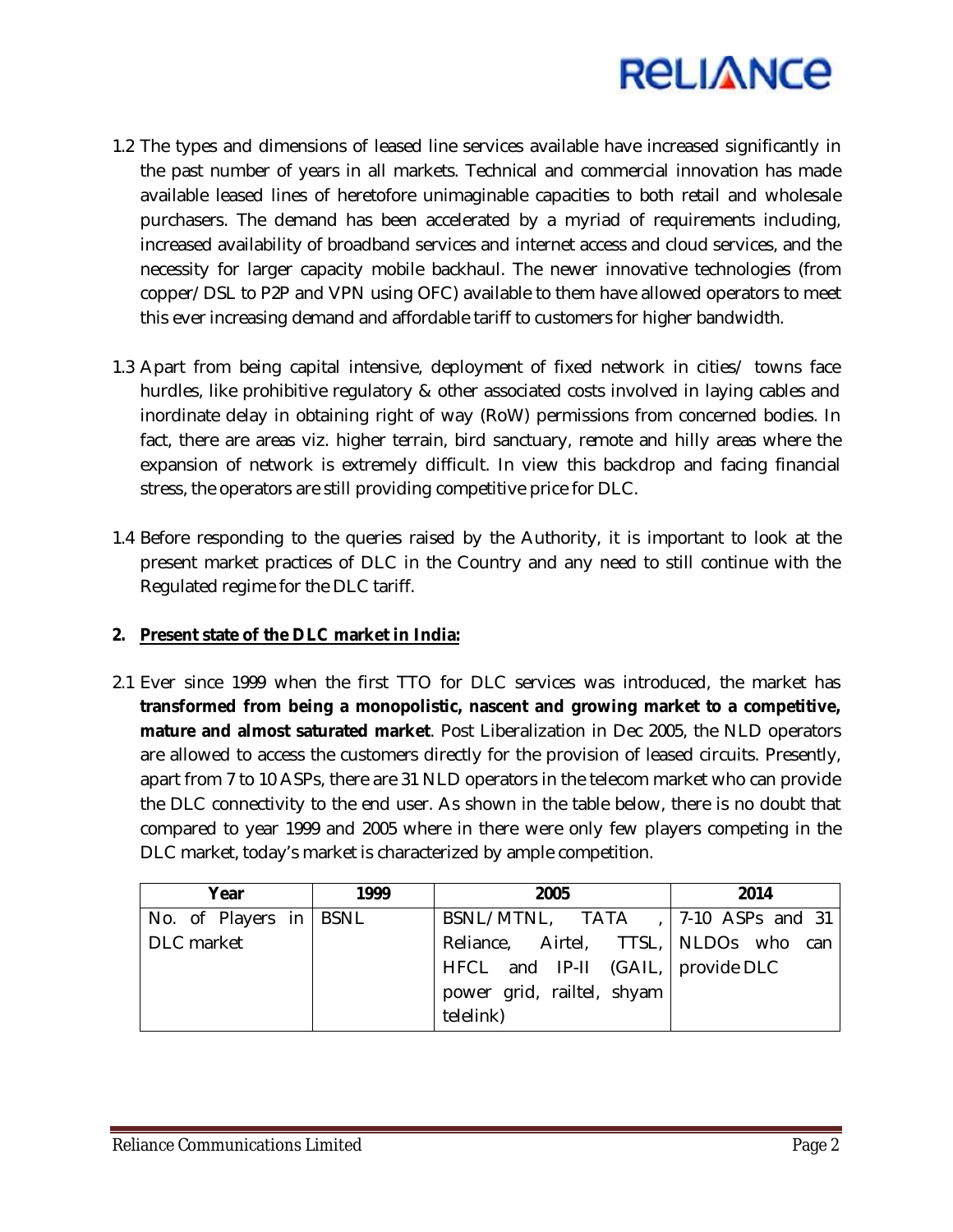# **RELIANCE**

## 2.2 **Status of Competition in DLC market in India:**

DLC services, as pointed out by the Authority in the present consultation paper itself, are being provisioned much below the ceiling levels set through the 36<sup>th</sup> amendment of TTO, 1999. **This is testimony to the level of competition existing in the market for the DLC services.** The graph below clearly shows trend for reduction in DLC and VPN tariffs in the last few years.





Source: Industry data, please note that DLC/VPN rates vary from operator to operator under the prescribed ceiling

2.3 Thus, there is ample competition in the market wherein customers have adequate choice to choose their bandwidth provider. Enterprise customers are availing benefits of higher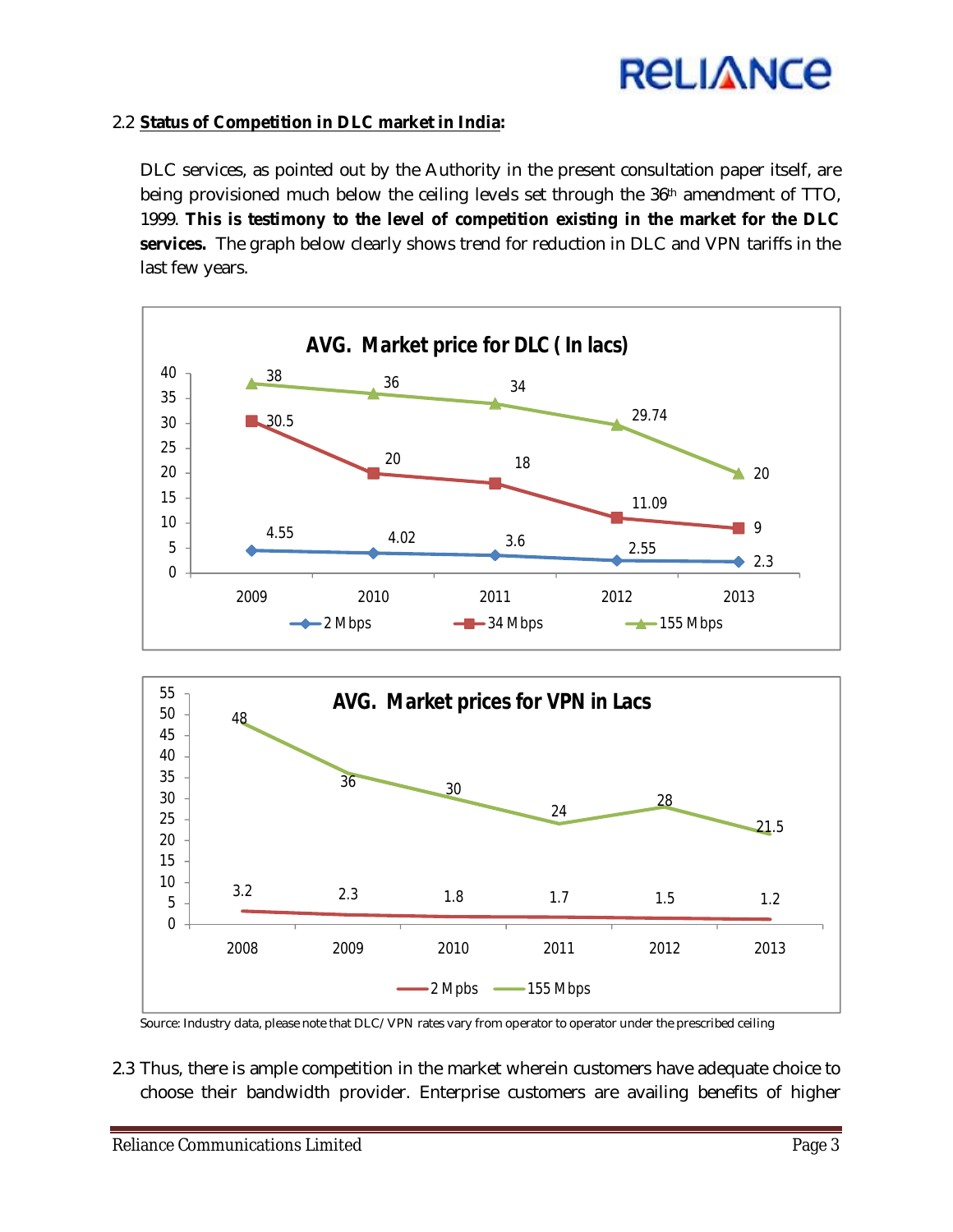

competition and market driven discount of as low as 80-90 % on the base rate prescribed by TRAI. These discounts on DLC tariffs **(both P2P and MPLS VPN)** are available for all segment of the customers' viz. from 64 Kbps to 256 Kbps, 2 Mbps to STM1 and higher capacities or from 50 Km to >500 Km and on PAN India basis. Details of this competitive pricing have already been submitted to TRAI.

- 2.4 **In view of the foregoing, there is ample reason to do away with the regulated regime in the DLC market and adopt time tested policy of forbearance for the continued growth and competition in the DLC business, the end beneficiary of which will be the consumers.**
- 2.5 **Any practice of reducing the present ceiling as prescribed by the Authority may lead to distortion in the market practices of competitive pricing and flexibility/innovation in the tariffs offered by the service providers.** Moreover, lowering ceiling tariffs can lead to creation of a dismal business case resulting in discouraging new entrants from building additional infrastructure there by limiting competition amongst the existing few.

## 3. **Key Cost drivers for DLC**:

## 3.1 **Exponential increase in Right of Way(RoW) charges:**

Apart from being capital intensive, deployments of fixed network in cities/ towns face major hurdles, like prohibitive regulatory & other associated costs involved in laying cables and inordinate delay in obtaining right of way permissions from concerned bodies. Through these policies, the local authorities/state government and/or other authorities have started levying arbitrary charges/permission fee/lease rentals/license fee/free bandwidths etc as a condition precedent for installation/ laying of infrastructure and grant of RoW permission, and as such, seeking to reap telecom as the source of their revenue. **A table of the RoW charges paid to the various authorities is enclosed for reference- Annex1. The Authority may note the fact that the RoW cost over the period of time i.e since 2005 has increased drastically; in fact few states Viz. Bihar,** *Mah, KTK* **have started levying recurring charges apart from one time per km charges**. The cost of RoW should be factored in completely while determining any tariffs for DLC.

## 3.2 **Financial burden/state of the TSPs:**

Presently, telecom industry is characterized by falling revenues versus significant increase in the operating and compliance costs, duties and levies etc. The operators are under financial stress due to high regulatory costs .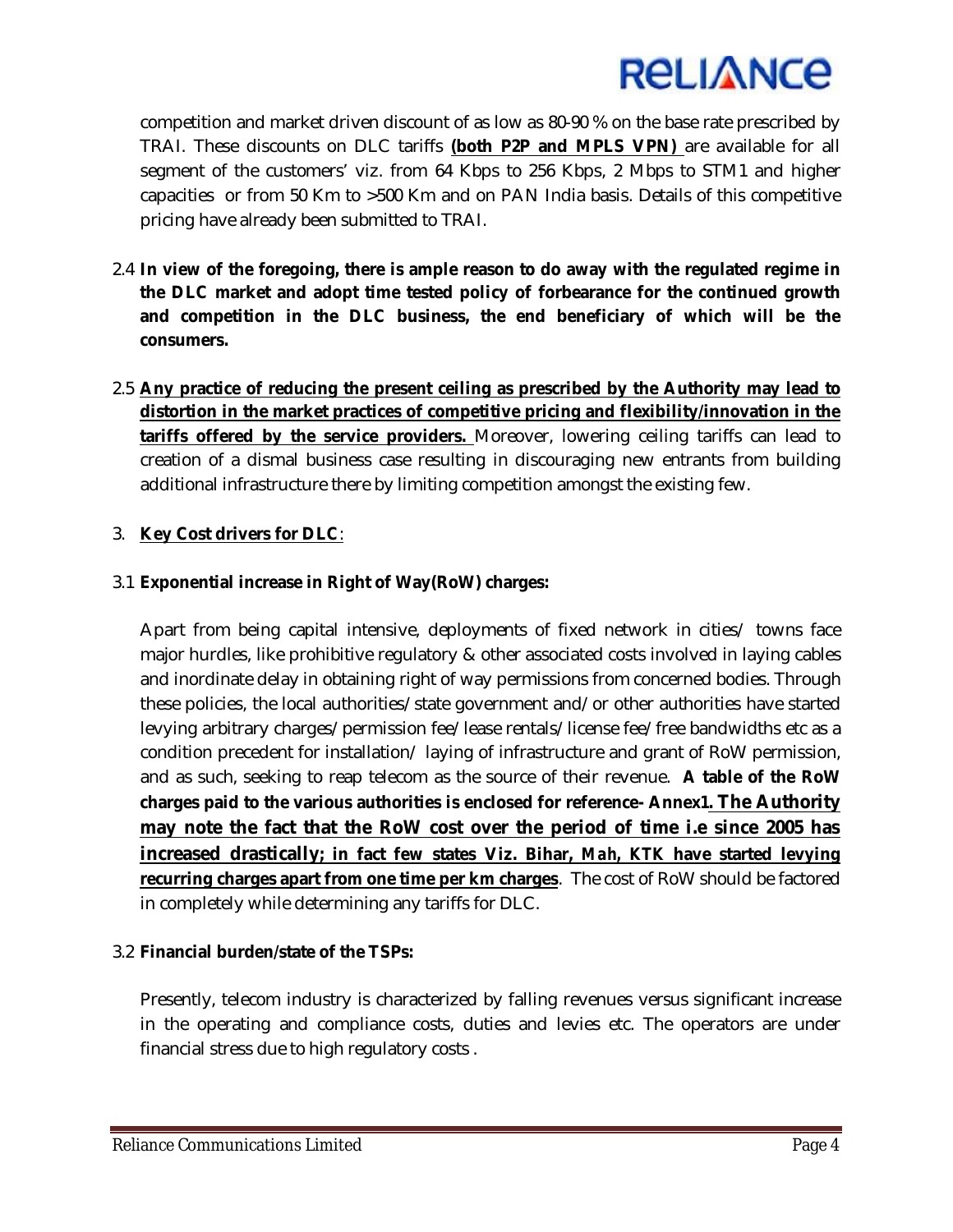

Further, the rising interest rates, depreciating currency rates etc have resulted in increase in debt servicing costs for operators, coupled with the impacts of adverse changes in foreign exchange rates. Operators are still struggling to achieve profitability despite the fact that the initial 20-year license terms has come up for extension for few operators. **All these aspects need to be factored in for determining any tariffs for DLC.**

**In spite of the above-mentioned constraints, the tariffs for DLC are continuously been available with competitive rates, only due to hyper competition in the market and the enterprise customers have been benefitted with the affordable tariffs. This clearly establishes the proper functioning of the market and therefore we would recommend the policy of forbearance to be adopted in DLC tariff**

## **4. DLC Regulations: Is it still required?**

- 4.1 TRAI while formulating the TTO'99, specified distance wise cost based ceiling tariff for DLC and subsequently in 2005, reviewed and reduced the ceiling tariff for DLC vide TTO 36th amendment dated 21.4.2005. However, this reduction in the ceiling tariff was done on the basic premise of lack of competition in the DLC market in the Country.
- 4.2 The Authority mentioned that **the ceiling tariff will continue until there is a sufficient and effective competition in the market.** The excerpt from the explanatory memorandum of the said TRAI notification dated 21st of April 2005 is as below:

## **Quote -Section 1.6:**

 *"The Authority considers it appropriate to continue with tariff regulation until such time that competition becomes adequate and effective in the DLC market."……………*

- 4.3 Later, the NLD market was liberalized in Dec 2005 and many NLD operators (around 16, b/w year 2006-07) entered in the market, the end beneficiary of which is the enterprises in the field of IT, ITES and financial services **who are getting competitive prices and continuous reduction in tariffs due to high bandwidth demand and effective competition in the leased circuit market.**
- 4.4 **On 14 Sep, 2007,** TRAI specified the procedure relating to provision of DLC and also said that the rates of DLC **which have not been specified by the Authority will be mutually agreed upon between the service providers**. **Quote:**

# *"7. Tariff for DLC or local lead circuit***:-**

*(2) In case the rates for DLC or local lead of DLC as referred to in sub- regulation (1) have not been specified under the schedule IV to TTO'99, or, notified by the Authority under sub section (2) of*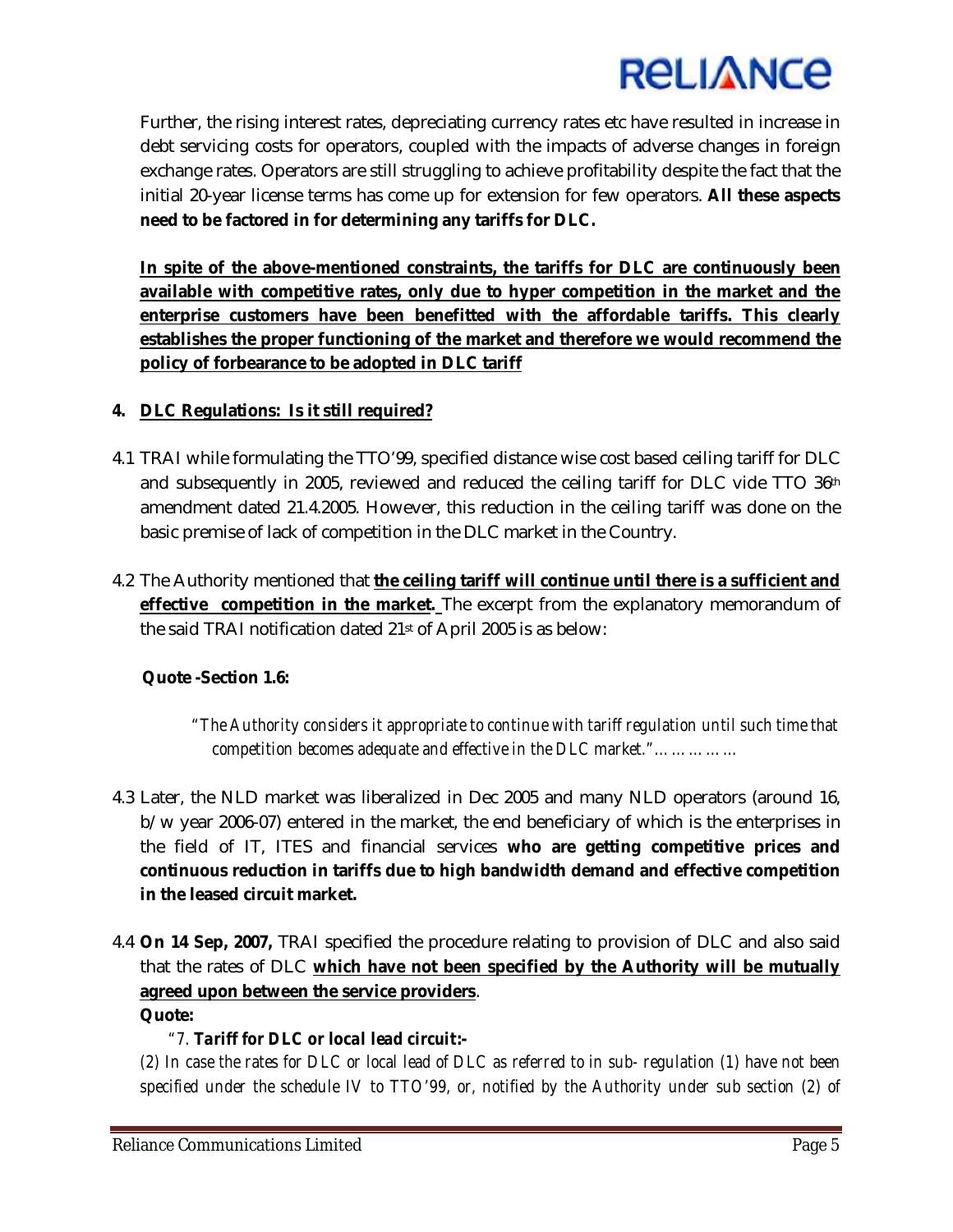

*section 11 of the ACT, the rates in such a case for DLC or local lead of DLC provided by the service provider to another specified service provider under these regulations shall be such as may be mutually agreed upon between*

- 4.5 Therefore, TRAI has been continuously monitoring the growth of the DLC market in India and has left the operators to negotiate the DLC prices under the ceiling prescribed in 2005 regulation with a view point that the DLC tariffs may be kept under forbearance if there is sufficient competition in the DLC market.
- 4.6 As brought out earlier, regulation of the DLC market was the need and justified from 1999 till 2005. Tariffs are fixed on the predictive judgment based on current market situation. **However, with the present supply and demand levels scenario of the market, it is felt that the existing market practices are sufficient to discipline the DLC prices .**

# **5. Why Forbearance ? :**

- 5.1 The unprecedented growth in the Indian telecom market due to adoption of policy of forbearance is the best precedence or reason for leaving the DLC tariffs on market forces.
- 5.2 Policy of forbearance in telecom tariffs has not only resulted in the wider economic growth of the country but has also contributed significantly towards the Government finances in form of license fees, spectrum charges, service tax etc.
- 5.3 Similarly, we request the authority to adopt policy of forbearance in DLC tariff and let the market forces decide the prices for the consumers. We believe that the presence of hyper competition in the DLC market will take care of consumer benefit.
- 5.4 The entrepreneurs who have made huge investments in creating the world class telecom network in the country are best placed to decide about the tariff strategy which ensures the growth of industry and sustainability in a hyper competitive market. Any kind of regulatory intervention may prove to be catastrophic for the very sustenance of the Industry.

# 5.5 **In light of the above, we urge TRAI to use a light touch regulatory approach and adopt the time tested policy of keeping the tariffs under forbearance for DLC.**

## 6. **Forbearance, the International Practice.**

On examination of global practices and the current market practices in India, a clear case is made out for withdrawal of regulation in respect of tariff for DLC in favour of market forces taking over**.**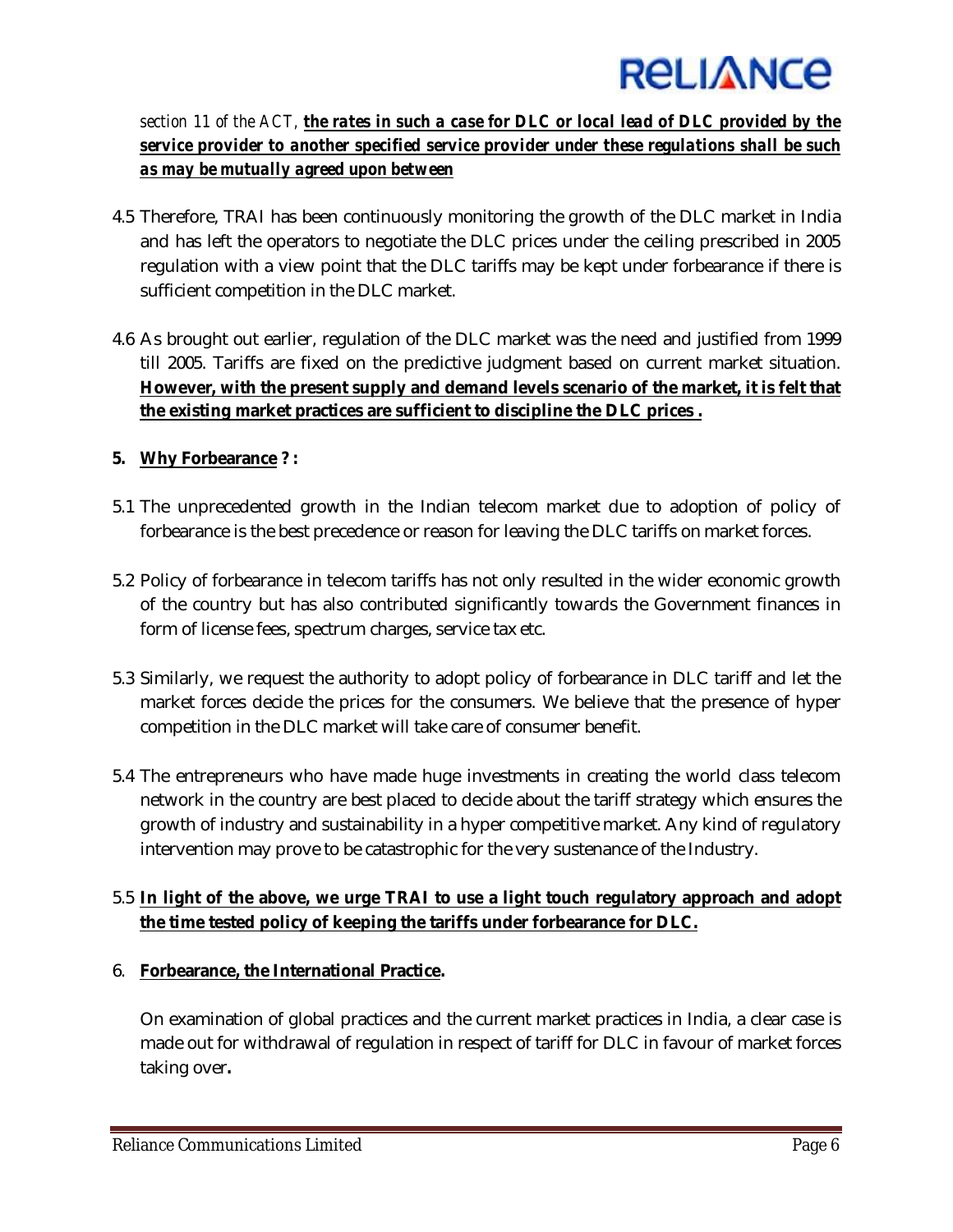

- 6.1 **FCC ( USA):** In a FCC report and order on the matter of Special Access (DLC) for Price Cap Local Exchange Carriers, by AT&T Corporation<sup>1</sup> dated 22 Aug 2012, FCC has suspended their 1999 regulatory rules for special access services in light of significant evidence that these rules were not working as predicted, and widespread agreement across their industry sectors that these rules failed to accurately reflect competition in today's special access markets. In the interim, till such time they are able to decide on the regulatory requirements for special access, they have provided for targeted relief in through the forbearance process. FCC has admitted that their earlier regulatory rules were based on predictive judgments and positive competitive market development should result in reduced regulations. In 2012, based on their experience of the past 13 years, they have emphasized that the forbearance process provides an avenue for complete analysis of the market conditions.
- 6.2 **JAPAN:** All Regulations in DPLC market were abolished in April 2004 as the regulator determined that the market was now competitive.
- 6.3 **IRELAND**: In 2004, ComReg conducted the detailed study of the leased line market in the Country and concluded with the removal of all regulation in DPLC market.
- 6.4 **Moreover in the Countries like UK, France and Australia wherein the DLC tariffs are provided under regulated prices, has only 3-4 operators competing in the market which is diagonally opposite to the present Indian market having more than 41 operators (7-10 ASPs and 31 NLDOs) who can provide Lease circuits. Thus, there is no reason to continue regulating the DLC tariffs in the Country.**

Considering the above, we would like to make the following submission on the questions raised by the Authority in the consultation paper:

**Q1: Should TRAI continue to use the bottom-up fully allocated cost method for computation of cost-based ceiling tariffs for point-to-point DLCs (P2P-DLCs)?** 

## AND

 $\overline{a}$ 

**Q2: In case your response to the Q1 is in the affirmative, what values of the following items should be used for estimation of ceiling tariffs for P2P-DLCs:** 

**(i) Return on Capital Employed (ROCE)** 

**(ii) Useful lives of transmission equipment and Optical Fiber Cable (OFC) separately** 

**(iii) Average no. of fiber pairs lit in OFC in trunk segment and local lead segment separately** 

<sup>&</sup>lt;sup>1</sup> Petition for Rulemaking to Reform Regulation of Incumbent Local Exchange Carrier Rates for Interstate Special Access Services, WC Docket No. 05-25, RM-10593, Adopted on August 15, 2012, and Released on August 22, 2012.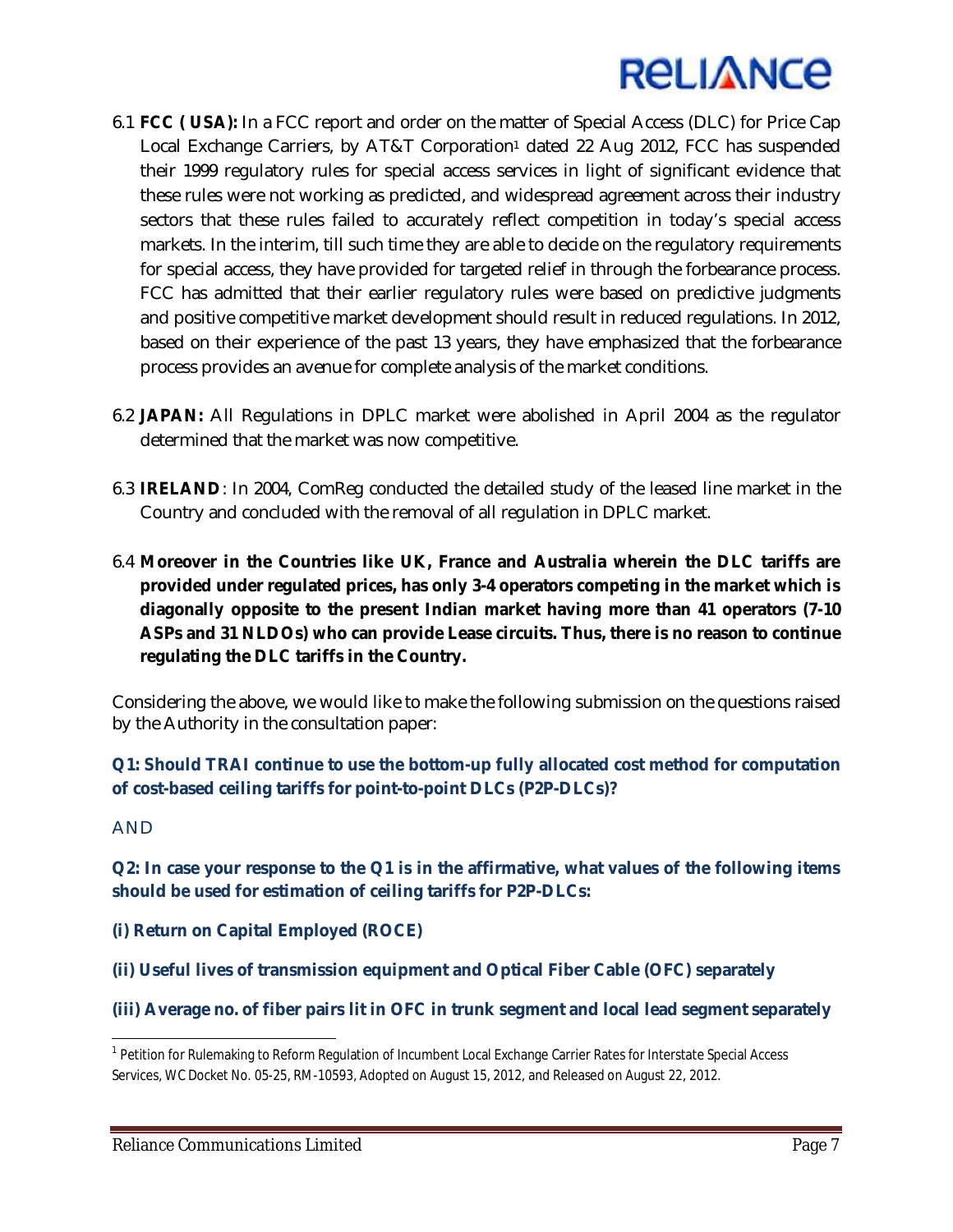

**(iv) Utilization factor of OFC system in trunk segment and local lead segment separately?** 

## **AND**

**Q3: In case your response to the Q1 is in the negative, what should be the alternative approach for determining tariffs for P2P-DLCs of various bandwidth capacities? Please support your view with a detailed methodology along with supporting data and assumptions, if any.** 

## **AND**

**Q4: In your opinion, what are the bandwidth capacities of P2P-DLCs for which ceiling tariffs need to be prescribed?** 

## **RCom Comments ( Q1,2,3 &4):**

- With the presence of 7-10 ASPs and 31 NLDO, DLC market in India is today characterized by fierce competition wherein customers have enough choice to select their service provider. Operators are offering competitive pricing including huge discounts to the tune of 80 % under the ceiling prescribed by the Authority. One can easily conclude that the DLC business in India is matured and saturated.
- TRAI in the year 1999 and subsequently in 2005 issued the ceiling tariff on the grounds of lack of competition and to avoid DLC to become a bottleneck facility. Now, with the hyper competition available in the market, customers' esp. enterprises like BPO, IT, ITES are well connected by the secured P2P and the MPLS VPN facility.
- DLC services, as pointed out by the Authority in their consultation paper itself, are being provisioned much below the ceiling levels set through the 36th amendment of TTO, 1999. This is testimony to the level of competition existing in the market for the DLC services.
- Thus, there is ample reason to **do away with the regulated regime in the DLC market and**  adopt time tested policy of forbearance for the continued growth and competition in the DLC business, the end beneficiary of which will be the consumers.
- Any practice of reducing the present ceiling as prescribed by the Authority in 2005 may lead to distortion in the market practices of higher discounts and flexibility/innovation in the tariffs offered by the service providers.
- Also, TRAI while revising the ceiling tariff for DLC in year 2005 has opined for adoption of forbearance once the market will touch the effective competition. As stated above, ever since liberalization of NLD market in year 2006 and presence of various ASPs in each circle, the lease circuit market is hyper competitive and the customers are benefitted of lower prices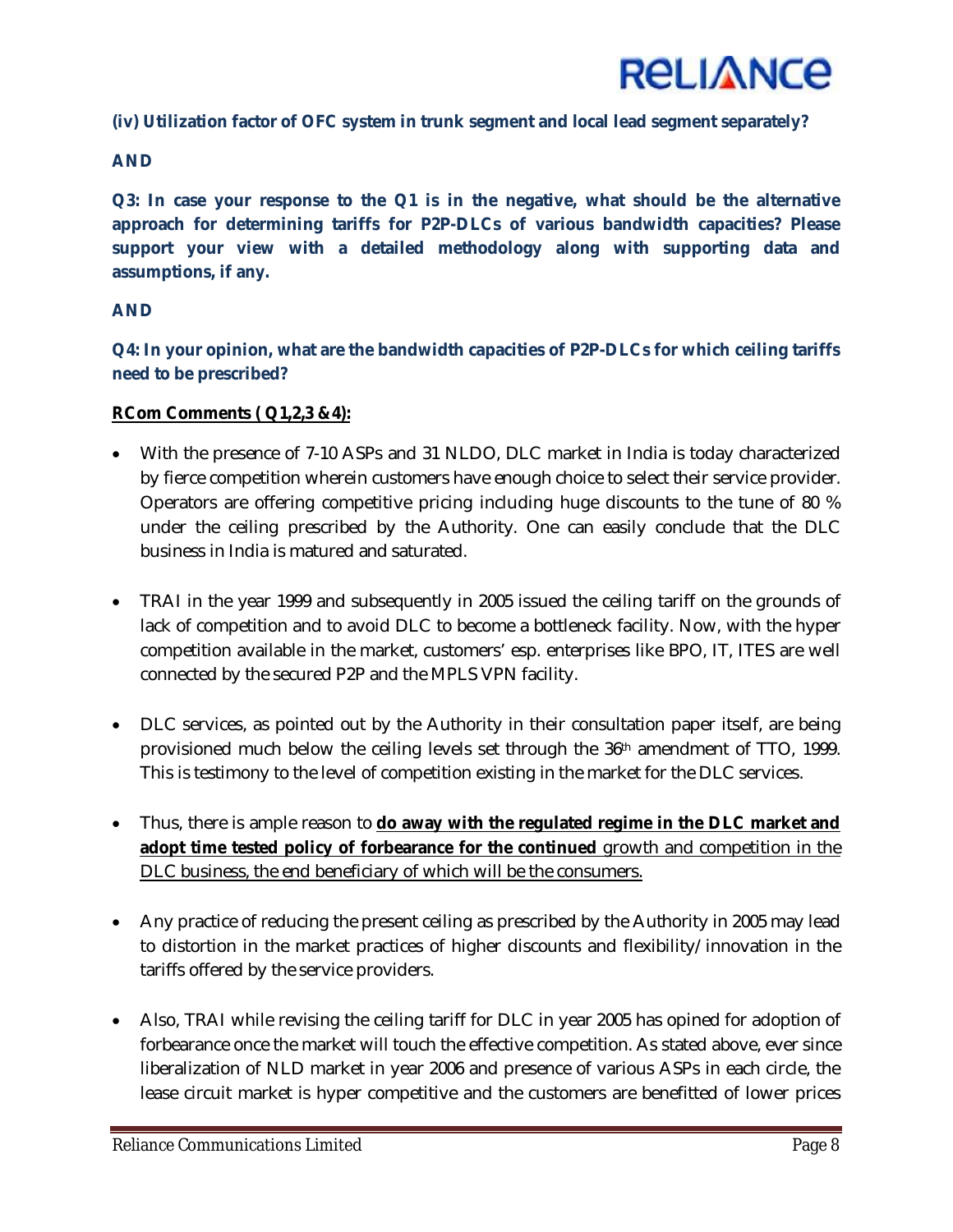

and technological innovation of MPLS VPN. It is suggested that the DLC tariff should be left to the market forces and forborne.

• In light of the above, we request TRAI not to intervene in the ongoing practices of providing DLC tariff in the Country. **Considering the increase in demand and fierce competition in supply of lease circuit, it is requested that the policy of forbearance should be adopted for DLC Tariffs.**

**Notwithstanding the above, if Authority decides to determine the cost based ceiling for DLC tariff then all cost escalations in RoW charges, infrastructure maintenance charges, financial distress of the industry, Regulatory cost etc should be factored in appropriately.**

• We also suggest that, the bottom up FAC approach should be continued with to determine the cost based ceiling for DLC tariff and all cost escalations as mentioned above and changes in the cost elements/values as tabulated below should be incorporated. We are enclosing a list of the **Avg. RoW Charges (Annex.1**) in various circles/cities for the kind reference of the Authority. The increase in cost of RoW should be factored in completely while determining any cost based tariffs for DLC.

| <b>Cost Components</b>                         | <b>Year 2014</b>  |  |
|------------------------------------------------|-------------------|--|
| <b>ROCE</b>                                    | 14%               |  |
| Avg life of fiber                              | 15-18 years       |  |
| Average no. of fiber pairs lit in OFC in trunk | Local Lead: 2.3   |  |
| segment and local lead segment separately      | <b>Trunk: 1.5</b> |  |
| Utilization factor of OFC system in trunk      | Local Lead: 70%   |  |
| segment and local lead segment separately      | Trunk: 63%        |  |
|                                                |                   |  |

- Authority while determining the cost based ceiling in 2005 had divided all cost elements in three categories<sup>2</sup> including fixed/Semi variable/ variable costs, however there were few costs elements viz. Elements manager, Building permission, Annual operating licence cost and upgrade in any software/hardware, OSS/BSS licence cost etc that were not considered . With the advent of the technology, service providers have to continue upgrading their networks to meet the bandwidth requirement of the customers, thus we request that these cost elements along with the inflation in all cost items especially power, battery, Diesel etc should be included in any tariff determination for DLC.
- With the proliferation of data requirement, Service providers have to meet the uninterrupted bandwidth commitment and thus redundancy circuits have to be built up to

 $\overline{a}$ <sup>2</sup> Refer to Annexure A- Appendix 3 of DLC Regulation dated 21 April 2005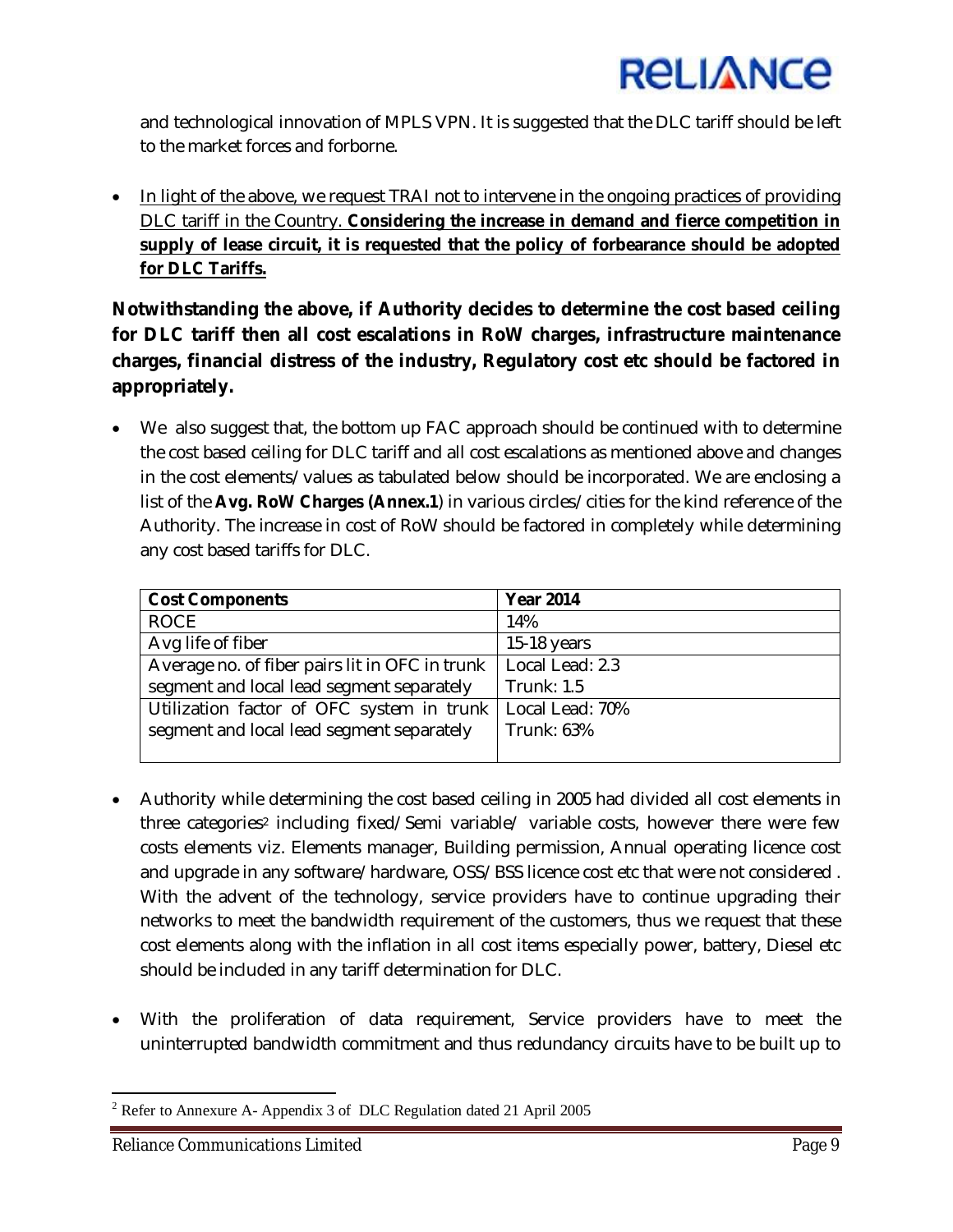

fulfill the SLA with the enterprise customers. This tantamount to **Redundancy cost**, which should be included in cost based ceiling tariff for DLC.

 **Further, we request TRAI that industry committee (as has been done in spectrum trading /sharing guidelines) should be involved for determination of any tariff ceiling for DLC.** 

# **Q5: In your opinion, is there a need for prescribing separate ceiling tariffs for local lead and trunk segment?**

## **RCom Comments**

- Customers today require end to end connectivity from its one office to another and based on its requirement seek P2P or the VPN link and it is the service provider who has to take care of both the local lead or the trunk segment and customer is bothered of only the end to end facility.
- Moreover, operators have integrated network for end to end DLC/VPN service and there is no as such demarcation of local lead and trunk segment.
- In view of the above, there is no reason to determine separate ceiling for local lead and the trunk segment. As requested above, we reiterate that the tariffs for DLC should be left to forbearance and let the market forces/competition take care of the prices and services provided by the service provider.

# **Q6: In your opinion, is there a need for prescribing separate ceiling tariffs for remote and hilly areas?**

## **RCom Comments:**

# **No, there should not be separate ceiling tariffs for remote and hilly areas. The rationale thereof is as below:**

- Development and subsequent maintenance and operations of telecom infrastructure in remote and hilly areas is fraught with difficulties as given below:-
	- $\checkmark$  Difficult Terrain.
	- $\checkmark$  Inclement weather.
	- $\checkmark$  Lack of roads / restricted availability of roads. At times the roads get blocked for certain duration of the year due to snow etc.
	- $\checkmark$  Lack of power availability.
	- $\checkmark$  Lack of availability of technically trained manpower.
	- $\checkmark$  Restricted access / limitation on development of infrastructure due to protected zones.
	- $\checkmark$  Difficult logistics maintenance.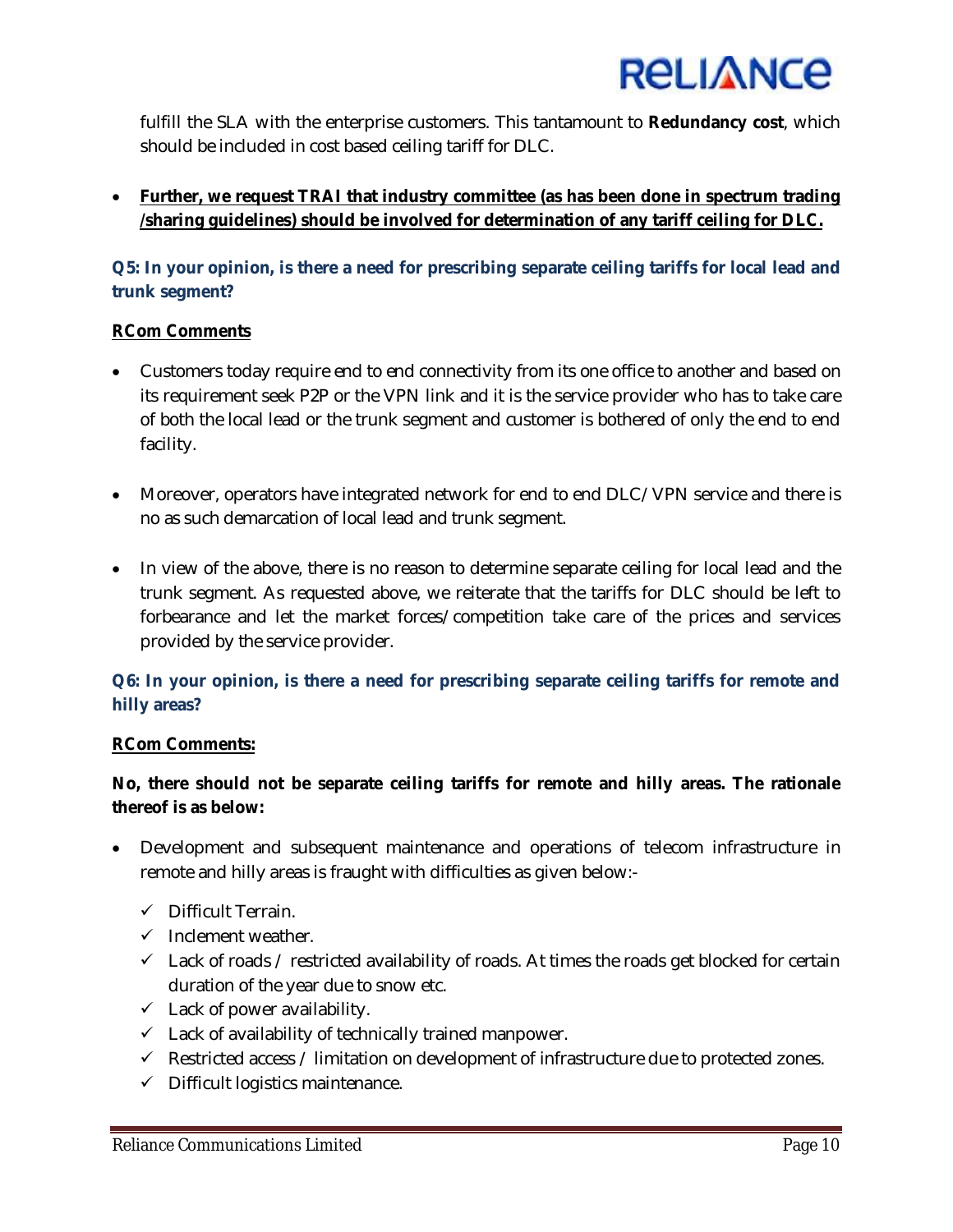

- These difficulties, apart from escalating the cost of infrastructure development, also impede project implementation due to delayed clearances. Overall these act as a deterrent and for the ASPs or NLDOs for infusing CAPEX and OPEX in these areas. Even FCC has experienced<sup>3</sup> that lowering tariffs, especially in such areas, can further discourage the existing / new entrants from building infrastructure there by restricting availability of the services itself.
- It is suggested that instead of setting tariff ceilings, the Authority should explore the possibility of infrastructure development in these remote and hilly areas. **TRAI should look to incentivize infrastructure development in these areas by way of giving Tax Sops, allowing for special rebates in various levies or any other way that the authority deems fit.**
- It is brought out that the defence forces have been permitted to enter into strategic alliances with BSNL, in North and North East ares, for developing telecom infrastructure, e.g. Srinagar – Leh or Siliguri – Darjeeling OFC links. For aiding infrastructure development at lower costs, in the remote and hilly areas, TRAI is requested to put in suitable recommendations with MoD and other agencies like railtel, PGCIL, etc for permitting enactment of similar strategic alliances with the private TSPs as well. Such measures shall automatically translate into cost effective DLC services in these areas.

## **Q7: In your opinion, what are the distances of**

- **(i) trunk segment and**
- **(ii) local lead segment (separately)**

## **of P2P-DLCs for which ceiling tariffs need to be prescribed?**

#### **AND**

**Q8: In your opinion, is the distance interval of 5 km still relevant for prescribing distancebased ceiling tariffs for P2P-DLCs?** 

#### **AND**

**Q9: In case your response to the Q8 is in the negative, what distance interval should be used for prescribing distance-based ceiling tariffs for P2P-DLCs?** 

#### **AND**

 $\overline{\phantom{a}}$ 

<sup>&</sup>lt;sup>3</sup> Petition for Rulemaking to Reform Regulation of Incumbent Local Exchange Carrier Rates for Interstate Special Access Services, WC Docket No. 05-25, RM-10593, Adopted on August 15, 2012, and Released on August 22, 2012.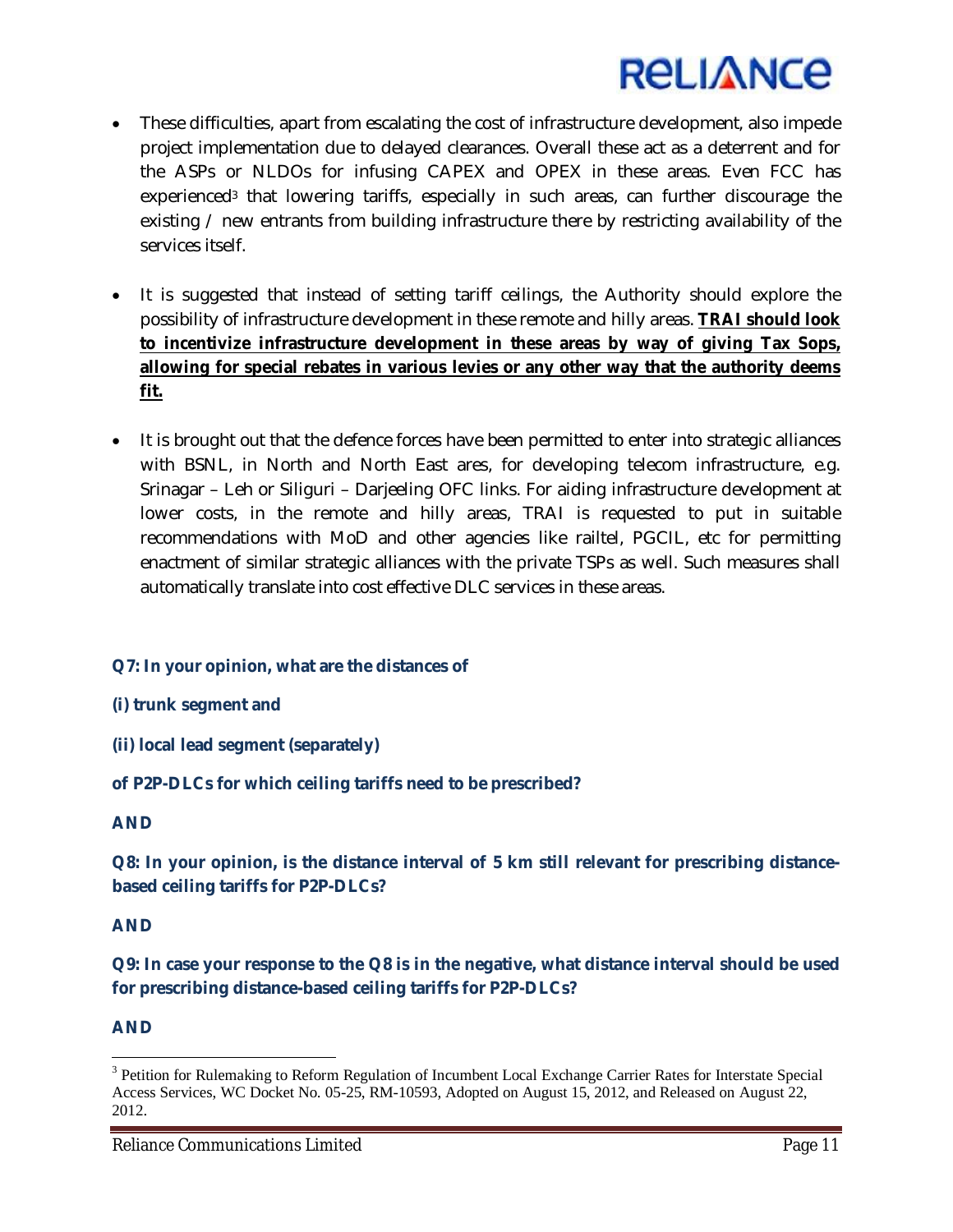

# **Q10: What equipped capacities of trunk segment and local lead of P2P-DLC should be used for computation of ceiling tariffs of various bandwidth capacities?**

## **RCom Comments( Q 7,8,9,10):**

- As stated earlier, there is no need to prescribe the ceiling for DLC tariff. However, if TRAI decides to prescribe ceiling for the DLC, then our submission in context of this query is as follows:
- Leased circuits are today provided in the market on the basis of below distances:
	- 1. Up to 50 Km
	- 2. 50 to 200 Km
	- 3. 200 to 500 Km
	- 4. Above 500 Km
- Thus, the ceiling if at all to be prescribed or revised should be based on the above said distances. We reiterate the submission that apart from the cost elements used in the bottom up costing of the year 2005, the cost escalations in ROW charges , network elements, AMC etc and regulatory costs need to be factored in appropriately.

## **Q11: Should VPNs such as MPLS-VPNs also be brought under tariff regulations for DLC?**

## **AND**

## **Q12: In case your response to Q11 is in the affirmative, what method should be used for computation of cost based ceiling tariffs for VPNs?**

#### **RCom Comments:**

# **No, VPN such as MPLS VPN should not be brought under tariff regulations for DLC. The reason thereof is as below:**

- Domestic leased circuit (DLC) is a physical connectivity from a port on the DLC service providers nearest switch / router to the customer premise, i.e. DLC is established at the physical (1st layer of the OSI Model). VPN on the other hand is a point to point routing functionality which is established electronically, over the physical connectivity of DLC, by exploiting the layer 2 or 3 functionalities of the OSI model. VPN is just an **inherent functionality** of the IP and MPLS protocols / any other tunneling protocol which enables sharing of a single port of the DLC Operators' router i.e. it enables establishment of virtual DLCs **within the DLC operators' network only**.
- Establishment of VPNs is central to MPLS protocol and dictates the core network's architecture itself. They provide the requisite flexibility for defining and redefining the network architecture without disturbing the physical connectivity, enabling creation of a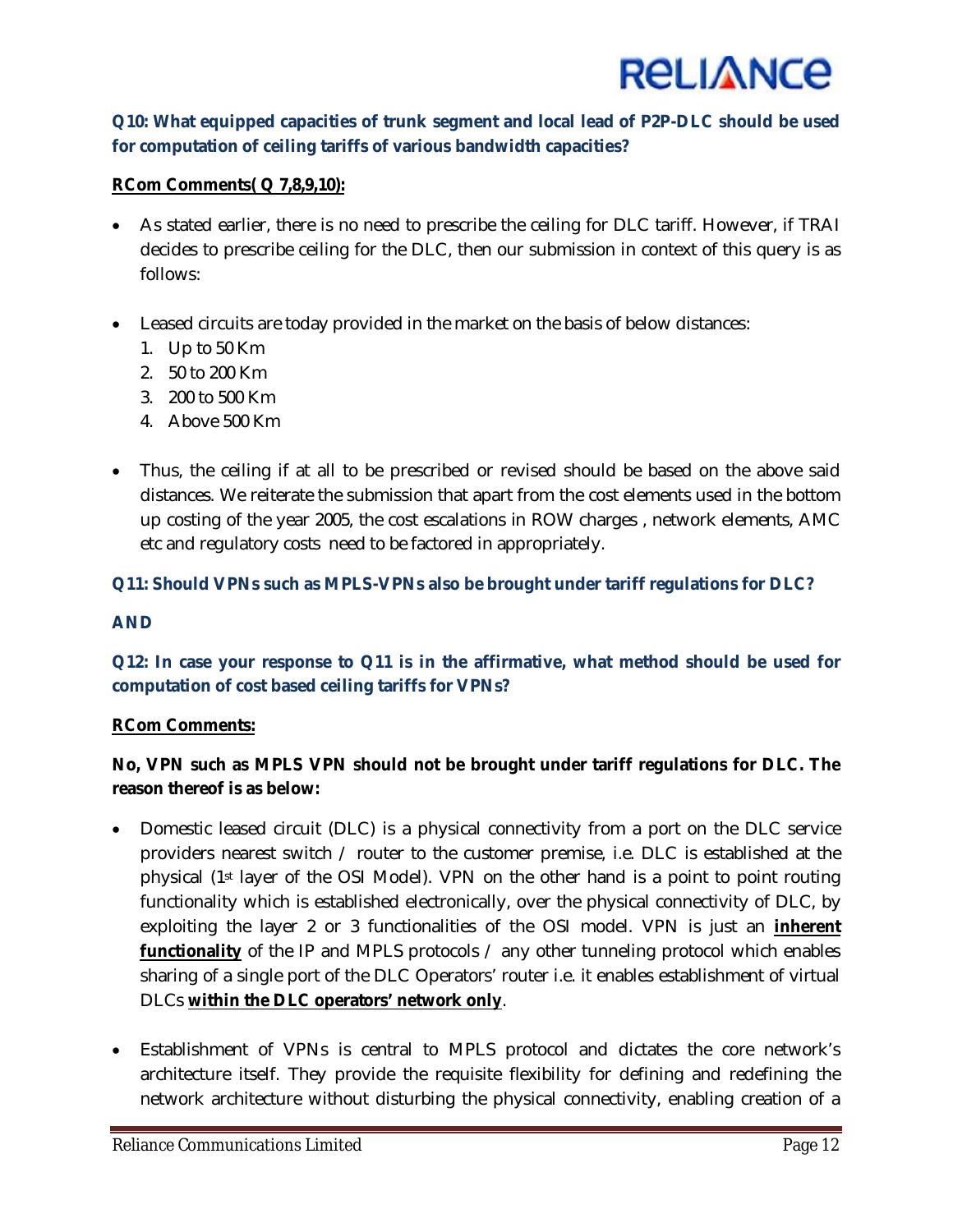

robust, redundant and self healing network. Accordingly, VPN circuit provisioning can differ from one operator to another. Therefore, VPNs being distance and physical connectivity agnostic, cannot be modeled through a simplistic architectural model.

- Additionally, VPN services are highly customizable as per the requirements of an individual customer. VPNs enable customized configuration (Static as well as Dynamic) of each virtual DLC for their bandwidth capacity, security level and volume of data transfer as per the customer's requirement. The customization of VPNs can be as per the time of usage by the customer, i.e. a customer using a VPN during peak hours / other times during the day  $\ell$  at night  $\ell$  as a combination of these, etc. Some customers may also have burstable bandwidth requirements to be customized at different times during the day / night. A snapshot of the VPN attributes that would be required to be modeled is given below for reference,
	- a. Technology : MPLS Layer 2 vs MPLS layer 3 vs. IP Sec/ SSL
	- b. Feature : Any to any vs. Hub spoke vs. partial hub spoke
	- c. Bandwidth : CIR vs EIR vs CAR / Other buffers
	- d. QoS: Four Queues vs 6 Queues vs. per flow prioritization
	- e. Usage based bandwidth and it's various flavors
	- f. Service provider based concurrency factors.
- These attributes make the tariff structure of VPN very complex and modeling their customization characteristic (variable and highly dynamic parameters) shall be detrimental to the customer's interests as it would prevent innovative provisioning and operations of VPNs.
- Application of the existing DLC model, for VPN costing, is definitely not justified as they provide the flexibility of customization, within the core network, through combination of multiple options over and above the basic DLC provisioning infrastructure. Any attempt to model its flexibility and customization capabilities shall bring in rigidity and thwart the very purpose for which VPNs were evolved.
- VPNs being a network architecture defining and customization functionality of the protocols, they cannot be construed as a separate dedicated DLC and should not be subjected to any tariff regime. **With the existence of 7-10 ASPs and 31 NLDOs in the DLC market it is recommended that the VPN services should be kept out of the gamut of tariffs and regulations and should be left to forbearance.**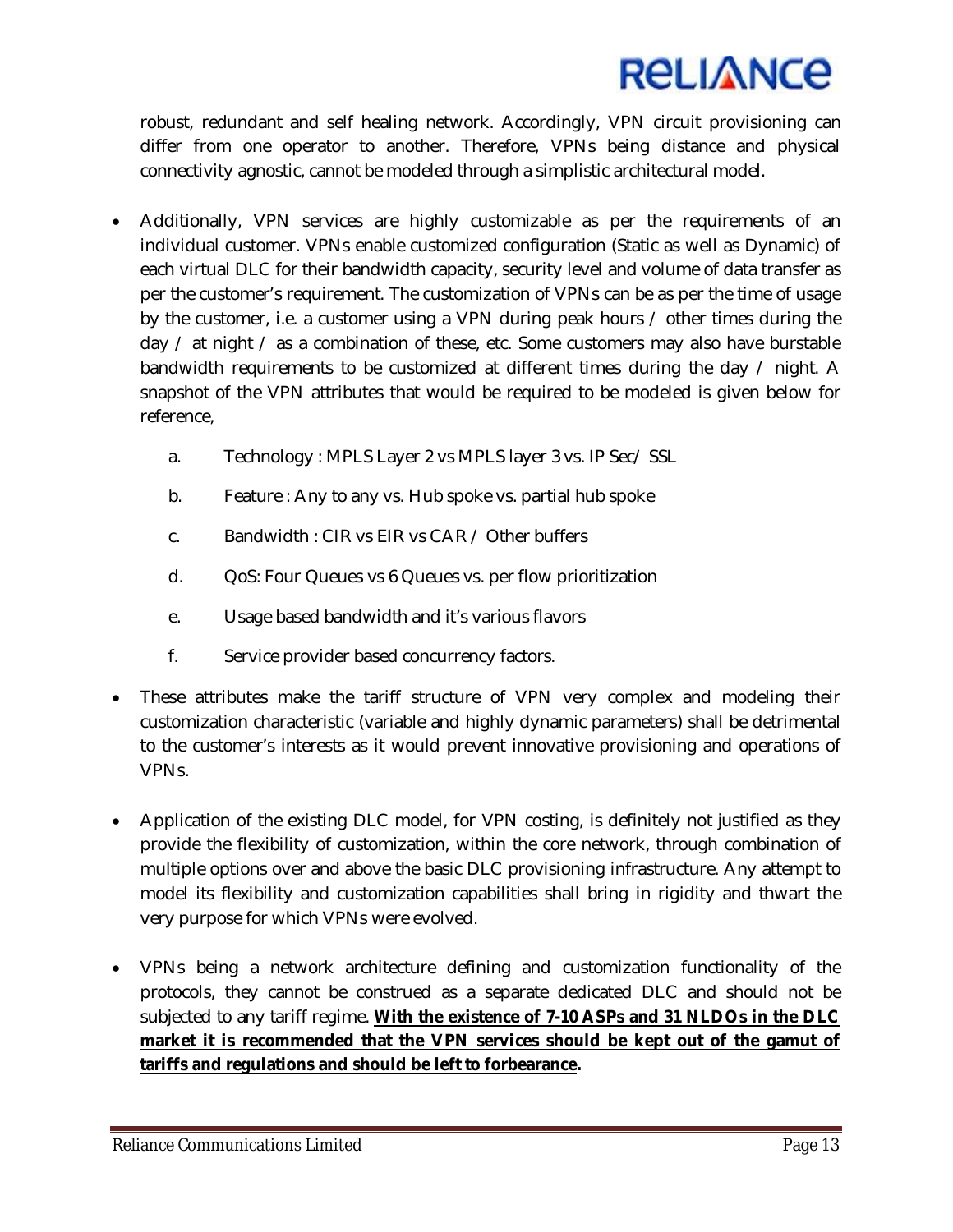

## **Q13: In your opinion, is there still a need for prescribing separate ceiling tariffs for DLCs which are provided on Managed Leased Line Network (MLLN) Technology?**

## **RCom Comments:**

**No**. DLC provided on Managed lease line should also be left to forbearance.

**Q14: Is there any other relevant issue related to tariff for DLCs which the Authority should keep in mind while carrying out the present review exercise?**

#### **RCom Comments:**

Like NOFN, Government should look in to providing Nil/low RoW for the development of OFC backbone infrastructure by the Pvt. Telecom operators.